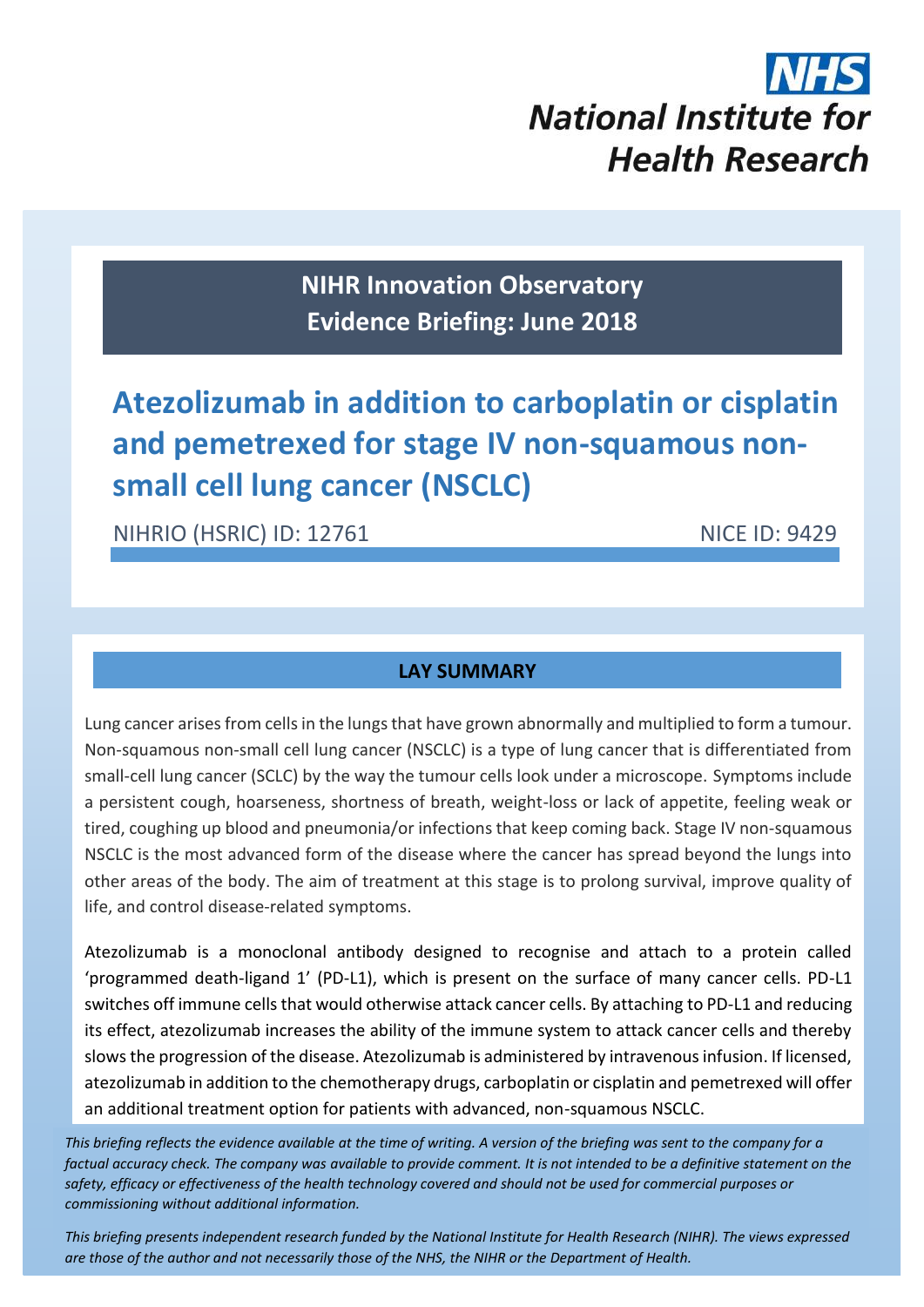#### **TARGET GROUP**

Non-small cell lung cancer (NSCLC) (non-squamous, stage IV) – chemotherapy-naïve, add on therapy; atezolizumab in combination with carboplatin or cisplatin and pemetrexed

#### **TECHNOLOGY**

#### <span id="page-1-1"></span><span id="page-1-0"></span>**DESCRIPTION**

Atezolizumab (Tecentriq) is an Fc-engineered, humanised immunoglobulin G1 (IgG1) monoclonal antibody that directly binds to programmed death-ligand 1 (PD-L1) and provides a dual blockade of the PD-1 and B7.1 receptors, releasing PD-L1/PD-1 mediated inhibition of the immune response, including reactivating the antitumour immune response without inducing antibody-dependent cellular cytotoxicity. Atezolizumab spares the PD-L2/PD-1 interaction allowing PD-L2/PD-1 mediated inhibitory signals to persist. PD-L1 may be expressed on tumour cells and/or tumour-infiltrating immune cells, and can contribute to the inhibition of the antitumour immune response in the tumour microenvironment. Binding of PD-L1 to the PD-1 and B7.1 receptors found on T-cells and antigen presenting cells suppresses cytotoxic T-cell activity, T-cell proliferation and cytokine production.<sup>1</sup>

Carboplatin or cisplatin and pemetrexed are standard chemotherapies used to treat a wide range of cancers including non-small cell lung cancer (NSCLC). They exert their antineoplastic effects via different mechanisms to inhibit and destroy the growth of rapidly dividing cells.<sup>2</sup>

In the phase III trial (IMpower 132, NCT02657434) participants will receive intravenous (IV) infusion of 1200 milligrams (mg) of atezolizumab on Day 1 every 3 weeks (q3w), IV infusion of 500 milligrams per meter square (mg/m^2) pemetrexed on Day 1 q3w, and as per investigator's choice either IV infusion of carboplatin on Day 1 q3w with a dose calculated using 'Calvert formula' to obtain area under concentration versus time (AUC) = 6 milligrams per millilitre per minute (mg/mL/min) or IV infusion of 75 mg/m^2 cisplatin q3w on Day 1 q3w, during induction dosing period of 4 or 6 cycles (cycle length=21 days). Participants who experience clinical benefit during the induction phase will begin maintenance therapy. Participants will receive IV infusion of 1200 mg of atezolizumab and 500 mg/m^2 of pemetrexed on Day 1 q3w until disease progression in the maintenance period.<sup>3</sup>

Atezolizumab is licensed in the UK for the treatment of adult patients with locally advanced or metastatic urothelial carcinoma (UC) after prior platinum-containing chemotherapy or who are considered cisplatin ineligible. Atezolizumab is also licensed as monotherapy indicated for the treatment of adult patients with locally advanced or metastatic non-small cell lung cancer (NSCLC) after prior chemotherapy; patients with EGFR activating mutations or ALK-positive tumour mutations should also have received targeted therapy before receiving atezolizumab. Very common  $(≥ 1/10)$ adverse effects of atezolizumab include fatigue, decreased appetite, nausea, dyspnoea, diarrhoea, rash, pyrexia, vomiting, arthralgia, asthenia and pruritus[.](#page-1-0)<sup>1</sup>

Atezolizumab is also in phase II and phase III clinical development, as a monotherapy or in combination with other therapies, for the treatment of a range of cancers including bladder, pancreatic, gastric, breast, and solid tumours. 4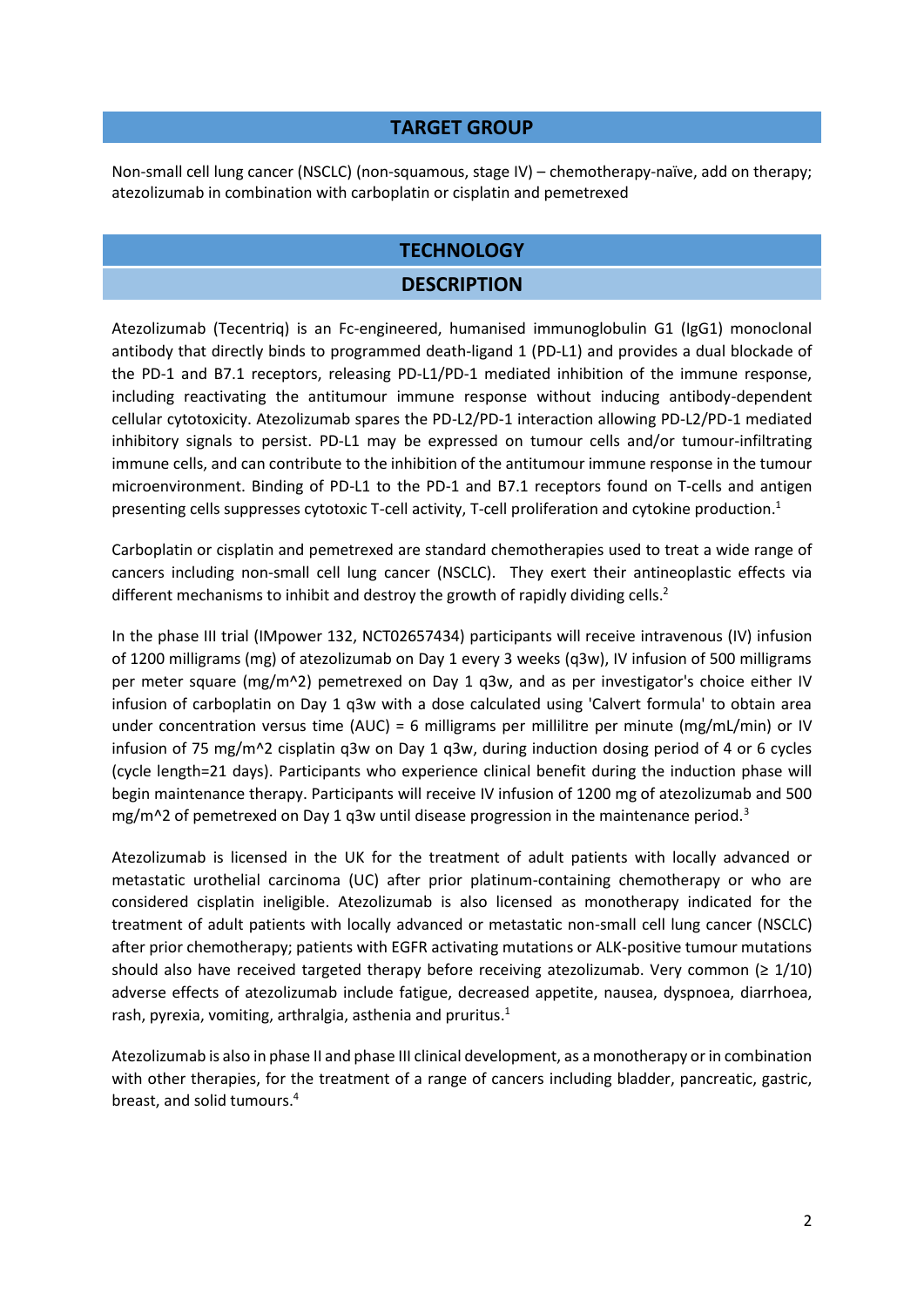#### **INNOVATION and/or ADVANTAGES**

Non-squamous NSCLC is often diagnosed late in life and causes debilitating and distressing symptoms. There are few treatment options for non-squamous NSCLC, many of which are associated with high toxicity. Chemotherapy is often not well tolerated, and any improvement in quality of life and extension to life would be a significant benefit to patients and their families.<sup>5</sup> If licensed, atezolizumab in addition to carboplatin or cisplatin and pemetrexed will offer an additional treatment option for those with stage IV non-squamous chemotherapy-naïve NSCLC who currently have few well tolerated and effective therapies available.

#### <span id="page-2-1"></span>**DEVELOPER**

Roche Products Ltd

#### **REGULATORY INFORMATION/ MARKETING PLANS**

Atezolizumab was designated Breakthrough Therapy for NSCLC by FDA in February 2015.<sup>6</sup>

#### **PATIENT GROUP**

#### <span id="page-2-0"></span>**BACKGROUND**

Cancer that starts in the lung is called primary lung cancer. There are different types of primary lung cancer, divided into two main groups of small cell lung cancer (SCLC) and non-small cell lung cancer (NSCLC). Approximately 87% of lung cancers in the UK are NSCLC. The three main types of NSCLC are squamous cell carcinoma, adenocarcinoma and large cell (undifferentiated carcinoma) of the lung. The latter two lung adenocarcinomas comprise non-squamous histology which account for approximately 50-55% of NSCLC diagnoses in the EU.<sup>7</sup>

Lung cancer may be suspected if a person has symptoms such as persistent cough or chest infection, breathlessness, hoarseness, chest pain or coughing up blood. Other symptoms may be fever, appetite loss, unexplained weight loss and fatigue.<sup>8</sup> Smoking cigarettes is the main cause of lung cancer. However, people who don't smoke can still develop lung cancer. If someone stops smoking, their risk of developing lung cancer falls quickly and within 15 years will be similar to that of non-smokers. Other risk factors may include second hand smoke inhalation, old age, influence of familial heredity, previous radiotherapy of the chest, and environmental factors such as exposure to high concentrations of radon gas or asbestos.<sup>9</sup>

Stage IV non-squamous NSCLC is the most advanced form of the disease where the cancer has spread beyond the lungs into other areas of the body. The aim of treatment at this stage is to prolong survival, improve quality of life (QoL), and control disease-related symptoms.<sup>10</sup> Progress of the disease, severity of its symptoms, and treatment side effects decrease significantly the QoL in lung cancer patients. The QoL in lung cancer patients is lower than in healthy population and patients suffering from other malignancies. Fatigue and respiratory problems reduce psychological dimensions of QoL, while sleep problems reduce cognitive functioning. Physical dimensions (related to growing disability) decrease in most patients, and many are unable to engage in their family and social roles. The disease is a frequent reason of irritation, distress, and depression.<sup>11</sup>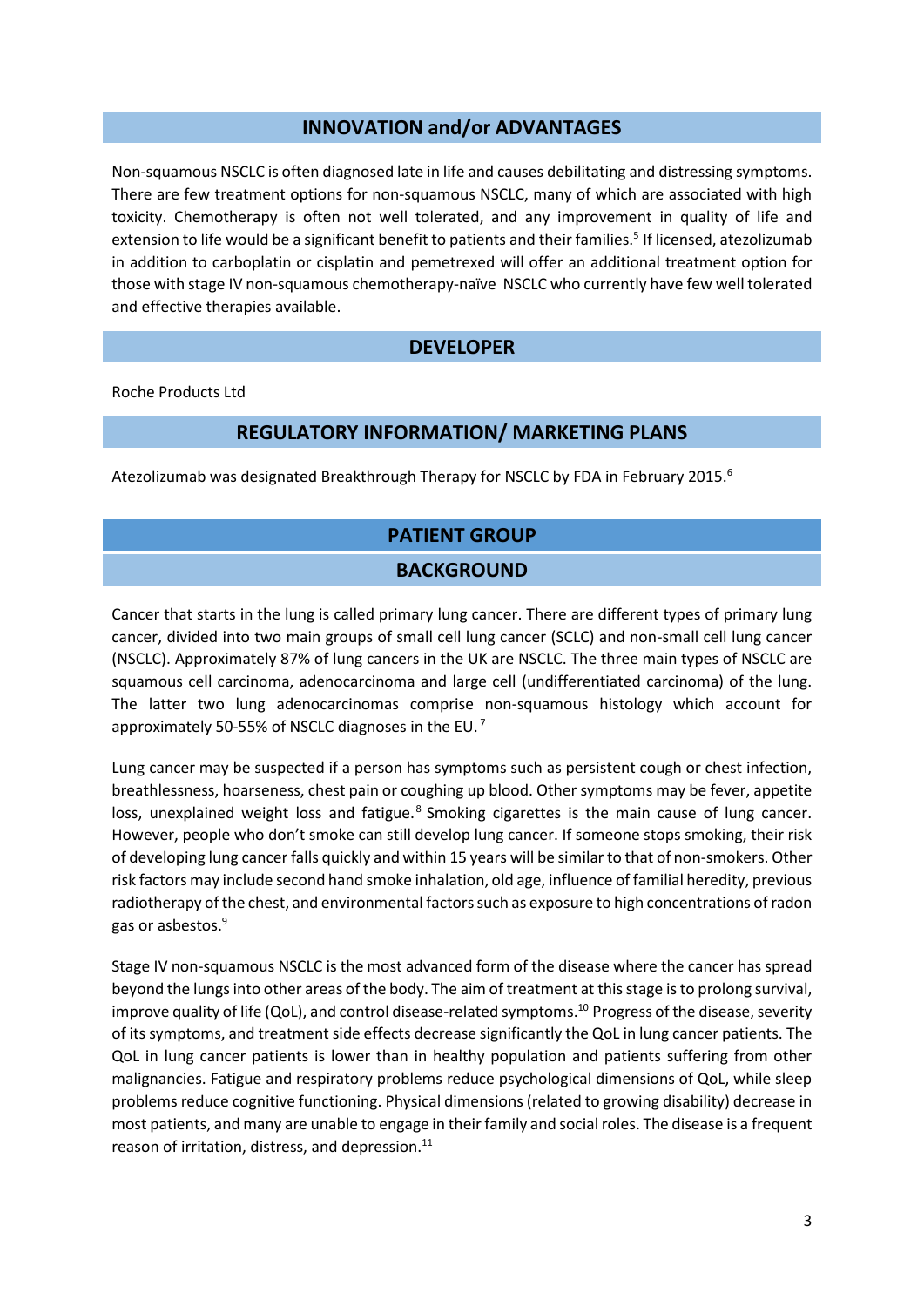#### **CLINICAL NEED and BURDEN OF DISEASE**

As of 2016, lung cancer was the third most common cancer in the UK accounting for 12.7% of cancer registrations in England. It was the second most common malignant cancer for both males and females in 2016, with 38,381 (20,560 males and 17,821 females) cases of lung cancer registered in England. The age-standardized rate for lung cancer has decreased in males from 101.5 per 100,000 males in 2006 to 89.8 cases per 100,000 in 2016; whilst lung cancer in females has increased in this same period, from 57.9 cases per 100,000 females in 2006 to 65.5 per 100,000 in 2016. This change in incidence could be explained by the changes in smoking habits over the last decade or so, as smoking has been identified as the most common cause of lung cancer.<sup>12</sup>

NSCLC is the more common type of lung cancer, found in approximately 85% to 90% of patients.<sup>13</sup> Adults diagnosed with late cancer (stage IV) in 2015, which had already spread to other parts of the body, have lower 1-year survival compared with those diagnosed in the earliest stage (stage I), with the lowest survival in lung cancer in men (17.1%) and women (21.6%). Age-standardized 5-year net survival for men and women (aged 15 to 99 years) diagnosed with lung cancer between 2011 and 2015, and followed up to 2016, was 13.1% for men and 17.1% for women. In 2015, almost half of lung cancer were diagnosed at stage IV.<sup>14</sup>

Lung cancer is the most common cause of cancer death in the UK, account for 21% of all cancer deaths. In 2016, there were 35,620 deaths in the UK attributed to lung cancer.<sup>15</sup> In England in 2016-17, there were 112,905 finished consultant episodes for malignant neoplasm of bronchus and lung (ICD-10: C34), resulting in 91,902 hospital admissions and 267,931 FCE bed days.<sup>16</sup>

#### **PATIENT PATHWAY**

#### **RELEVANT GUIDANCE**

#### **NICE GUIDANCE**

- NICE technology appraisal in development. Atezolizumab for untreated non-squamous non-smallcell lung cancer (ID1210). Expected date of issue to be confirmed.
- NICE technology appraisal in development. Pembrolizumab with carboplatin and paclitaxel for untreated squamous non-small-cell lung cancer [ID1306]. Expected date of issue to be confirmed.
- NICE technology appraisal in development. Veliparib with carboplatin and paclitaxel for untreated non-squamous non-small-cell lung cancer (ID1277). Expected date of issue to be confirmed.
- NICE technology appraisal in development. Lung cancer (non-small-cell, advanced or metastatic second line) - erlotinib (in combination with bevacizumab) (ID43). Expected date of issue to be confirmed.
- NICE technology appraisal in development. Lung cancer (non-small-cell, advanced or metastatic maintenance treatment) - erlotinib (in combination with bevacizumab) (ID44). Expected date of issue to be confirmed.
- NICE technology appraisal. Atezolizumab for treating locally advanced or metastatic non-smallcell lung cancer after chemotherapy (TA520).
- NICE technology appraisal. Nivolumab for previously treated squamous non-small-cell lung cancer (TA483). November 2017.
- NICE technology appraisal. Nivolumab for previously treated non-squamous non-small-cell lung cancer (TA484). November 2017.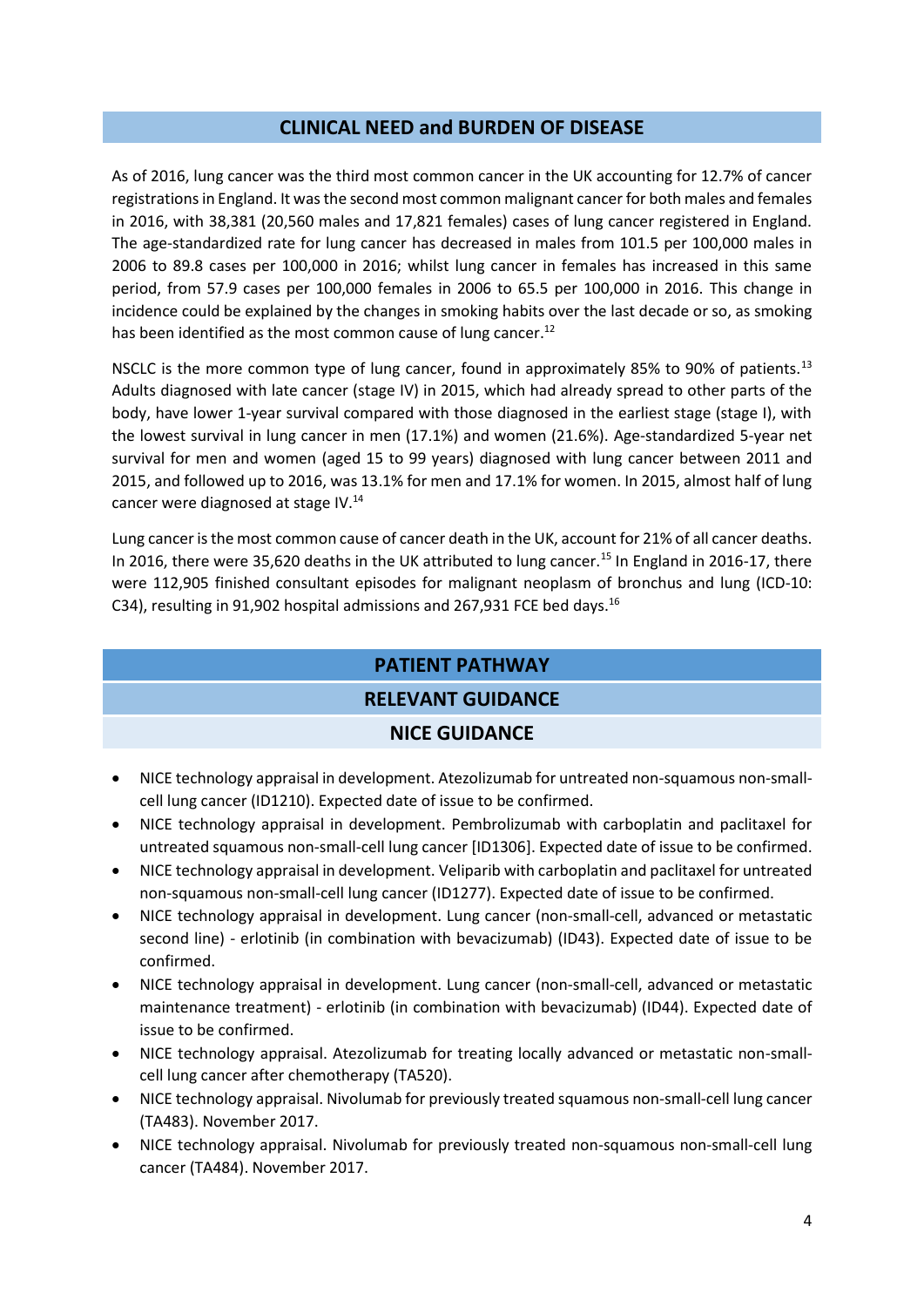- NICE technology appraisal. Pembrolizumab for untreated PD-L1-positive metastatic non-small-cell lung cancer (TA447). June 2017.
- NICE technology appraisal. Osimertinib for treating locally advanced or metastatic EGFR T790M mutation-positive non-small-cell lung cancer (TA416). October 2016.
- NICE technology appraisal. Crizotinib for untreated anaplastic lymphoma kinase-positive advanced non-small-cell lung cancer (TA406). September 2016.
- NICE technology appraisal. Necitumumab for untreated advanced or metastatic squamous nonsmall-cell lung cancer (TA411). September 2016.
- NICE technology appraisal. Pemetrexed maintenance treatment for non-squamous non-small-cell lung cancer after pemetrexed and cisplatin (TA402). August 2016.
- NICE technology appraisal. Ramucirumab for previously treated locally advanced or metastatic non-small-cell lung cancer (TA403). August 2016.
- NICE technology appraisal. Nintedanib for previously treated locally advanced, metastatic, or locally recurrent non-small-cell lung cancer (TA347). July 2015.
- NICE technology appraisal. Erlotinib and gefitinib for treating non-small-cell lung cancer that has progressed after prior chemotherapy (TA374). December 2015.
- NICE technology appraisal. Erlotinib for the first-line treatment of locally advanced or metastatic EGFR-TK mutation-positive non-small-cell lung cancer (TA258). June 2012.
- NICE technology appraisal. Erlotinib monotherapy for maintenance treatment of non-small-cell lung cancer (TA227). June 2011.
- NICE technology appraisal. Gefitinib for the first-line treatment of locally advanced or metastatic non-small-cell lung cancer (TA192). July 2010.
- NICE technology appraisal. Pemetrexed for the maintenance treatment of non-small-cell lung cancer (TA190). June 2010.
- NICE technology appraisal. Topotecan for the treatment of relapsed small-cell lung cancer (TA184). November 2009.
- NICE technology appraisal. Pemetrexed for the first-line treatment of non-small-cell lung cancer (TA181). September 2009.
- NICE technology appraisal. Pemetrexed for the treatment of non-small-cell lung cancer (TA124). August 2007.
- NICE clinical guideline. Lung cancer: diagnosis and management (CG121). April 2011.
- NICE quality standard. Lung cancer in adults (QS17). March 2012.
- NICE interventional procedure guidance. Microwave ablation for treating primary lung cancer and metastases in the lung (IPG469). November 2013.
- NICE interventional procedure guidance. Irreversible electroporation for treating primary lung cancer and metastases in the lung (IPG441). February 2013.
- NICE diagnostics guidance. EGFR‑TK mutation testing in adults with locally advanced or metastatic non-small-cell lung cancer (DG9). August 2013.

#### **NHS ENGLAND and POLICY GUIDANCE**

- NHS England. 2013/14 NHS Standard Contract for Cancer: Chemotherapy (Adult). B15/S/a.
- NHS England. 2013/14 NHS Standard Contract for Cancer: Radiotherapy (All Ages). B01/S/a.
- NHS England. 2016 Clinical Commissioning Policy: Robotic assisted lung resection for primary lung cancer. 16024/P.
- NHS England. 2013 Clinical Commissioning Policy: Stereotactic Ablative Body Radiotherapy for Non-Small Cell Lung Cancer (Adult). B01/P/a.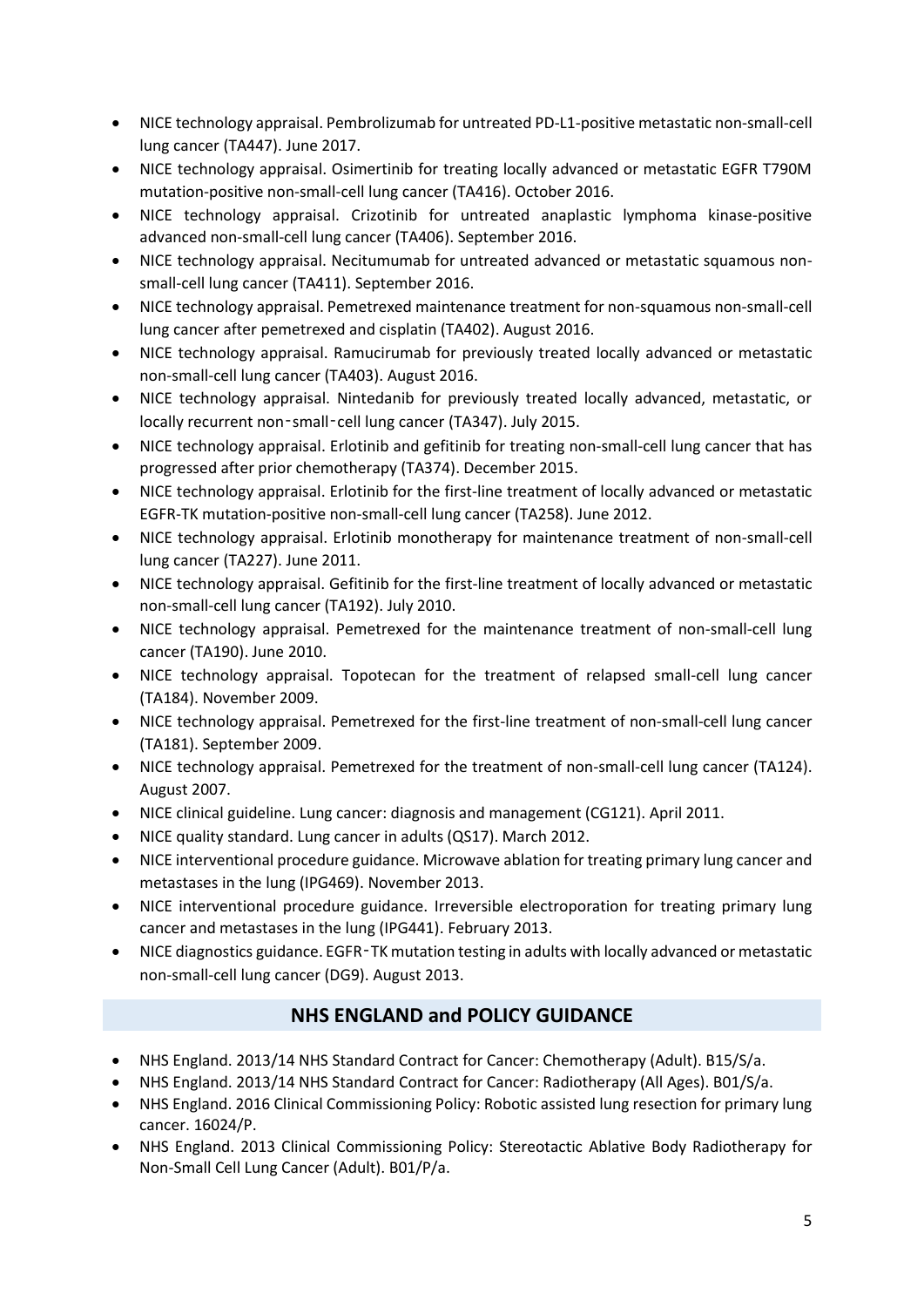#### **OTHER GUIDANCE**

- European Society for Medical Oncology. Metastatic non-small cell lung cancer (NSCLC): ESMO clinical practice guidelines for diagnosis, treatment and follow-up. 2016<sup>17</sup>
- Scottish Intercollegiate Guidelines Network. Management of lung cancer. 2014<sup>18</sup>
- National Comprehensive Cancer Network. The NCCN clinical practice guidelines in oncology nonsmall cell lung cancer. 2013<sup>19</sup>

#### **CURRENT TREATMENT OPTIONS**

Treatment of non-squamous NSCLC varies by location within the lung and/or body, how far the cancer has spread (the stage), abnormality of cells (the grade), and the general health and level of fitness of the patient. Treatment options may include surgery, chemotherapy and/or radiotherapy, and a variety of symptom control management treatments. NSCLC is referred to as metastatic or stage IV disease when it has spread beyond the lung which was initially affected. It is rarely possible to remove metastatic NSCLC with surgery or to treat it radically with chemotherapy[.](#page-2-0)<sup>8</sup>

Intravenous chemotherapy with a two-drug combination (with or without the addition of the targeted therapy called bevacizumab) is the main treatment option for patients with metastatic or stage IV NSCLC. New options using first-line immunotherapy are under evaluation and pembrolizumab has recently been approved in the EU for use in this setting. Immunotherapy is likely to replace or complement first-line chemotherapy in selected patients in the next few years[.](#page-2-0)<sup>8</sup>

In the clinical management of treatment-naïve non-squamous NSCLC, platinum therapy may be given as an initial treatment in people whose disease is not epidermal growth factor receptor mutation (EGFR) or anaplastic lymphoma kinase (ALK) positive.<sup>20</sup> In patients whose tumours express high amounts of PD-L1, pembrolizumab may be given.<sup>21</sup> For those with EGFR-positive disease, treatment may start with a targeted tyrosine kinase inhibitor (TKI) such as erlotinib, followed by a platinum therapy option after the disease stops responding to TKI therapy.<sup>[20](#page-5-0)</sup> For people with ALK-positive NSCLC, an ALK-inhibitor such as alectinib, ceritinib or crizotinib are typically the standard treatment of choice. [5](#page-2-1)[,20,2](#page-5-0)2

Updates to NICE clinical guideline (CG121) for the diagnosis and management of lung cancer are expected in March of 2019.<sup>23</sup> NICE technology appraisal guidance for the use of atezolizumab for untreated non-squamous non-small-cell lung cancer (ID1210) is also in development, with expected publication date to be confirmed.<sup>24</sup>

| <b>Trial</b>                    | IMpower 132, NCT02657434; stage IV non-squamous non-small cell lung<br>cancer (NSCLC); atezolizumab in combination with carboplatin or cisplatin +<br>pemetrexed compared with carboplatin or cisplatin + pemetrexed; phase III |
|---------------------------------|---------------------------------------------------------------------------------------------------------------------------------------------------------------------------------------------------------------------------------|
| <b>Sponsor</b>                  | Hoffman-La Roche                                                                                                                                                                                                                |
| <b>Status</b>                   | Ongoing                                                                                                                                                                                                                         |
| Source of<br><b>Information</b> | Trial registry <sup>3</sup>                                                                                                                                                                                                     |
| Location                        | 15 EU countries (incl UK), USA, and other countries                                                                                                                                                                             |
| <b>Design</b>                   | Randomised, active-controlled, parallel assignment, open label                                                                                                                                                                  |
|                                 |                                                                                                                                                                                                                                 |

#### <span id="page-5-0"></span>**EFFICACY and SAFETY**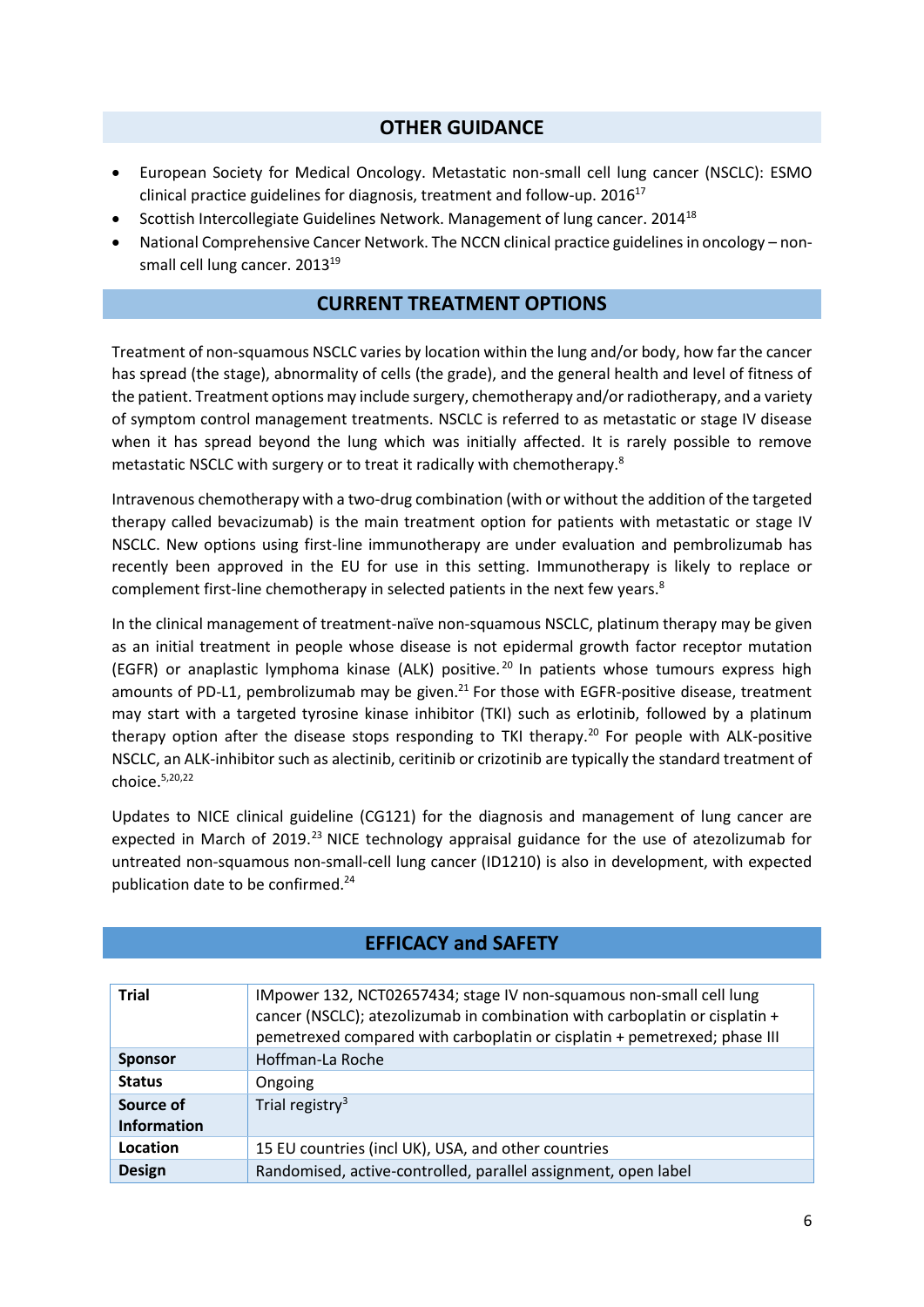| <b>Participants</b>                 | n=568 (planned); aged ≥18 years; Eastern Cooperative Oncology Group (ECOG)<br>performance status of 0 or 1; histologically or cytologically confirmed, Stage IV<br>non-squamous NSCLC; no prior treatment for Stage IV non-squamous NSCLC;<br>participants who have received prior neo-adjuvant, radiotherapy, adjuvant<br>chemotherapy, or chemoradiotherapy with curative intent for non-metastatic<br>disease must have experienced a treatment-free interval of at least 6 months<br>from randomisation since the last dose of chemotherapy and/or radiotherapy;<br>measurable disease, as defined by RECIST v1.1; adequate hematologic and end                                                                                                                                                                                                                                                                                                                                                                                                                                                                                                                                                                                                                                                                                                                                                                                      |
|-------------------------------------|------------------------------------------------------------------------------------------------------------------------------------------------------------------------------------------------------------------------------------------------------------------------------------------------------------------------------------------------------------------------------------------------------------------------------------------------------------------------------------------------------------------------------------------------------------------------------------------------------------------------------------------------------------------------------------------------------------------------------------------------------------------------------------------------------------------------------------------------------------------------------------------------------------------------------------------------------------------------------------------------------------------------------------------------------------------------------------------------------------------------------------------------------------------------------------------------------------------------------------------------------------------------------------------------------------------------------------------------------------------------------------------------------------------------------------------|
| <b>Schedule</b>                     | organ function<br>Experimental: Arm A (Atezolizumab + carboplatin or cisplatin + pemetrexed)                                                                                                                                                                                                                                                                                                                                                                                                                                                                                                                                                                                                                                                                                                                                                                                                                                                                                                                                                                                                                                                                                                                                                                                                                                                                                                                                             |
|                                     | Participants will receive IV infusion of 1200 mg of atezolizumab on Day 1 q3w,<br>IV infusion of 500 milligrams per meter square (mg/m^2) pemetrexed on Day 1<br>q3w, and as per investigator's choice either IV infusion of carboplatin on Day 1<br>q3w with a dose calculated using 'Calvert formula' to obtain area under<br>concentration versus time (AUC) = 6 mg/mL/min or IV infusion of 75 mg/m^2<br>cisplatin q3w on Day 1 q3w, during induction dosing period of 4 or 6 cycles<br>(Cycle length=21 days). Participants who experience clinical benefit during the<br>induction phase will begin maintenance therapy. Participants will receive IV<br>infusion of 1200 mg of atezolizumab and 500 mg/m^2 of pemetrexed on Day 1<br>q3w until disease progression in the maintenance period.<br>Active Comparator: Arm B (Carboplatin or Cisplatin + Pemetrexed)<br>Participants will receive IV infusion of 500 mg/m^2 pemetrexed on Day 1 q3w,<br>and as per investigator's choice of either IV infusion of carboplatin on Day 1<br>q3w with a dose calculated using 'Calvert formula' to obtain AUC = 6<br>mg/mL/min or IV infusion of 75 mg/m^2 cisplatin q3w on Day 1 q3w, during<br>induction dosing period for 4 or 6 cycles (Cycle length=21 days). Participants<br>who do not experience disease progression during the induction phase will<br>begin maintenance therapy. Participants will receive IV infusion of 500 |
|                                     | mg/m^2 of pemetrexed on Day 1 q3w until disease progression in the<br>maintenance period.                                                                                                                                                                                                                                                                                                                                                                                                                                                                                                                                                                                                                                                                                                                                                                                                                                                                                                                                                                                                                                                                                                                                                                                                                                                                                                                                                |
| Follow-up                           | Not reported                                                                                                                                                                                                                                                                                                                                                                                                                                                                                                                                                                                                                                                                                                                                                                                                                                                                                                                                                                                                                                                                                                                                                                                                                                                                                                                                                                                                                             |
| <b>Primary</b><br><b>Outcomes</b>   | Progression Free Survival as assessed by the investigator using Response<br>$\bullet$<br>Evaluation Criteria in Solid Tumours Version 1.1 (RECIST v1.1) [Time frame:<br>Baseline then every 6 weeks for 12 months after Cycle (Cy length=21 days)<br>1 Day (D) 1; every 9 weeks until radiographic disease progression, consent<br>withdrawal, death, or study termination by Sponsor, whichever occurs first<br>(up to approximately 44 months)]<br>Overall Survival [Time frame: Baseline then every 6 weeks for 12 weeks<br>$\bullet$<br>following Cy1D1 (Cy length=21 days) & then every 9 weeks until death (up<br>to approximately [app] 44 months)]                                                                                                                                                                                                                                                                                                                                                                                                                                                                                                                                                                                                                                                                                                                                                                               |
| <b>Secondary</b><br><b>Outcomes</b> | Percentage of participants who survived at Year 1 [Time frame: Year 1]<br>$\bullet$<br>Percentage of participants who survived at Year 2 [Time frame: Year 2]<br>Percentage of participants with an Objective Response (Complete<br>٠<br>Response or Partial Response ) assessed by the investigator using RECIST<br>V1.1 [Time frame: Baseline then every 6 weeks for 12 months following<br>Cy1D1 (Cy length=21 days) thereafter every 9 weeks until radiographic<br>disease progression, withdrawal of consent, death, or study termination by<br>the Sponsor, whichever occurs first (up to app 44 months)]<br>Duration of response as determined by the investigator using RECIST v1.1<br>[Time frame: Baseline then every 6 weeks for 12 months following Cy1D1                                                                                                                                                                                                                                                                                                                                                                                                                                                                                                                                                                                                                                                                    |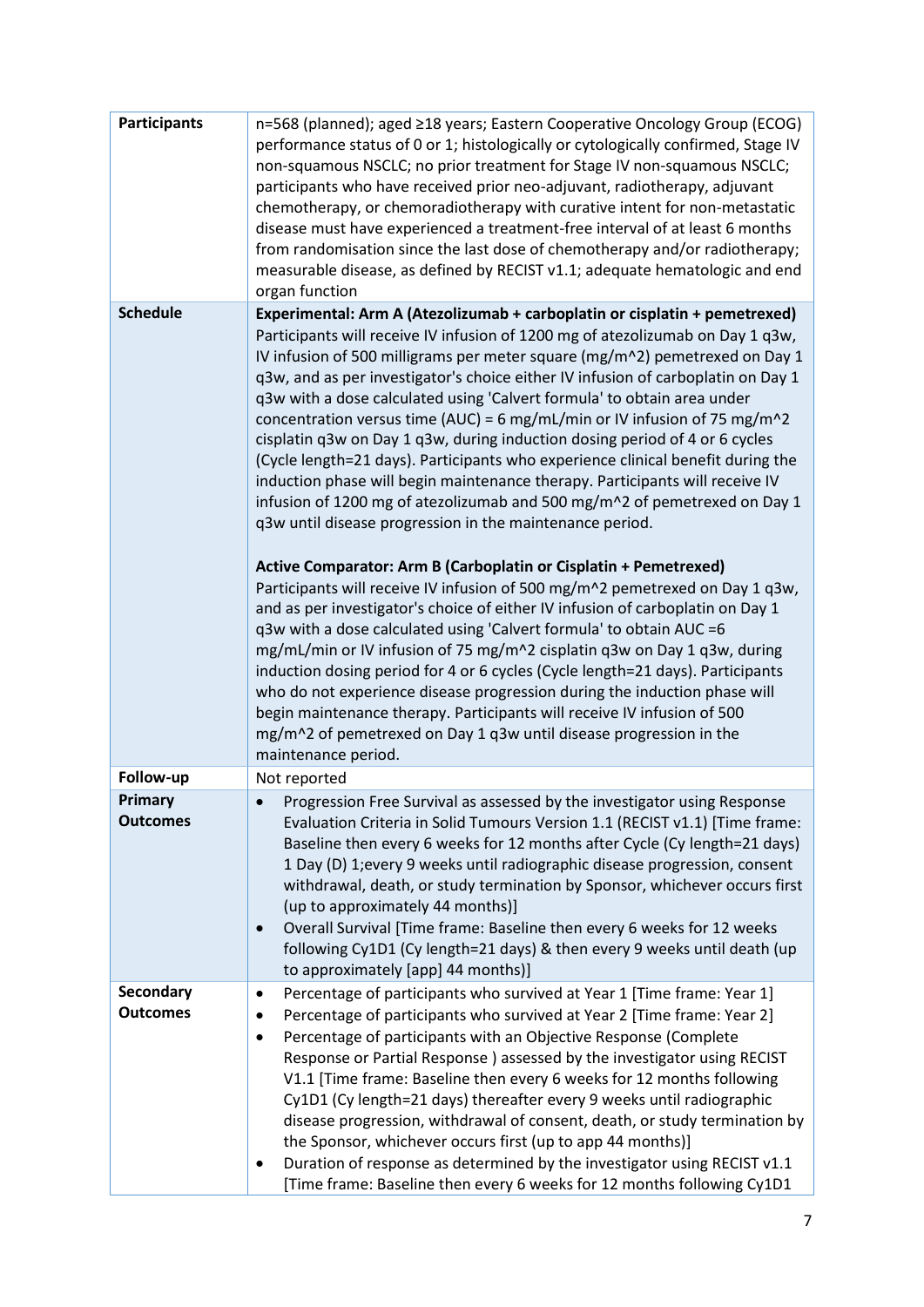|                                   | (Cy length=21 days) thereafter every 9 weeks until radiographic disease<br>progression, withdrawal of consent, death, or study termination by the<br>Sponsor, whichever occurs first (up to app 44 months)]<br>Time to deterioration in patient-reported lung cancer symptoms as<br>$\bullet$<br>assessed by European Organization for the Research and Treatment of<br>Cancer (EORTC) Quality-of-Life Questionnaire-Core 30 (QLQ-C30) Symptom<br>Score [Time frame: Baseline up to 3 and 6 months after disease<br>progression or loss of clinical benefit (up to app 44 months)]<br>Time to deterioration in patient-reported lung cancer symptoms as<br>$\bullet$<br>assessed by EORTC Quality-of-Life Lung Cancer Module (QLQ-LC13)<br>Symptom Score [Time frame: Baseline up to 3 and 6 months after disease<br>progression or loss of clinical benefit (up to approximately 44 months)]<br>Change from baseline in patient-reported lung cancer symptoms as<br>$\bullet$<br>reported using the Symptoms in Lung Cancer (SILC) Scale Score [Time<br>frame: Baseline up to 3 and 6 months after disease progression or loss of<br>clinical benefit (up to app 44 months)]<br>Minimum observed serum atezolizumab concentration prior to infusion<br>$\bullet$<br>[Time frame: Predose (Prd; 0 hour [h]) on D1 of Cy1,2,3,4,8,16 (Cy<br>length=21 days) and thereafter on D1 of every 8th cycle (up to app 44<br>months)]<br>Maximum observed serum atezolizumab concentration prior to infusion<br>$\bullet$<br>[Time frame: Prd (0h) on D1 of Cy1,2,3,4,8,16 (Cy length=21 days) &<br>thereafter on D1 of every 8th cy; 0.5h post infusion (infusion duration=1h)<br>on Cy1D1; at treatment discontinuation & then every 30 days (up to 120<br>days) after atezolizumab last dose (up to app 44 months)]<br>Plasma concentrations for carboplatin in Arm A (atezolizumab +<br>$\bullet$<br>carboplatin or cisplatin + pemetrexed) [Time frame: Prd (0 h), 5-10 minutes<br>(mins) before end of carboplatin infusion (infusion duration=1-2 h), 1 h<br>post-infusion on D1 of Cy1,3 (Cy length=21 days)]<br>Plasma concentrations for cisplatin in Arm A (atezolizumab + carboplatin<br>$\bullet$<br>or cisplatin + pemetrexed) [Time frame: Prd (0 h), 5-10 mins before end of<br>cisplatin infusion (infusion duration=30-60 mins), 1 h post-infusion on D1<br>of Cy1,3 (Cy length=21 days)]<br>Plasma concentrations for pemetrexed in Arm A (atezolizumab +<br>٠<br>carboplatin or cisplatin + pemetrexed) [Time frame: Prd (0 h), 5-10 mins |
|-----------------------------------|------------------------------------------------------------------------------------------------------------------------------------------------------------------------------------------------------------------------------------------------------------------------------------------------------------------------------------------------------------------------------------------------------------------------------------------------------------------------------------------------------------------------------------------------------------------------------------------------------------------------------------------------------------------------------------------------------------------------------------------------------------------------------------------------------------------------------------------------------------------------------------------------------------------------------------------------------------------------------------------------------------------------------------------------------------------------------------------------------------------------------------------------------------------------------------------------------------------------------------------------------------------------------------------------------------------------------------------------------------------------------------------------------------------------------------------------------------------------------------------------------------------------------------------------------------------------------------------------------------------------------------------------------------------------------------------------------------------------------------------------------------------------------------------------------------------------------------------------------------------------------------------------------------------------------------------------------------------------------------------------------------------------------------------------------------------------------------------------------------------------------------------------------------------------------------------------------------------------------------------------------------------------------------------------------------------------------------------------------------------------------------------------------------------------------------------------------------------------------------------------------------------------------------------------------|
|                                   | before end of pemetrexed infusion (infusion duration=10 mins), 1 h post-<br>infusion on D1 of Cy1,3 (Cy length=21 days)]<br>Percentage of participants with anti-therapeutic antibodies of<br>$\bullet$<br>atezolizumab [Time frame: Prd (0 h) on D1 of Cy1,2,3,4,8,16 (Cy length=21<br>days) and thereafter on D1 of every 8th cycle, at treatment discontinuation<br>& then every 30 days (up to 120 days) after last dose of atezolizumab (up<br>to app 44 months)]                                                                                                                                                                                                                                                                                                                                                                                                                                                                                                                                                                                                                                                                                                                                                                                                                                                                                                                                                                                                                                                                                                                                                                                                                                                                                                                                                                                                                                                                                                                                                                                                                                                                                                                                                                                                                                                                                                                                                                                                                                                                               |
| <b>Key Results</b>                | $\overline{\phantom{a}}$                                                                                                                                                                                                                                                                                                                                                                                                                                                                                                                                                                                                                                                                                                                                                                                                                                                                                                                                                                                                                                                                                                                                                                                                                                                                                                                                                                                                                                                                                                                                                                                                                                                                                                                                                                                                                                                                                                                                                                                                                                                                                                                                                                                                                                                                                                                                                                                                                                                                                                                             |
| <b>Adverse effects</b><br>(AEs)   |                                                                                                                                                                                                                                                                                                                                                                                                                                                                                                                                                                                                                                                                                                                                                                                                                                                                                                                                                                                                                                                                                                                                                                                                                                                                                                                                                                                                                                                                                                                                                                                                                                                                                                                                                                                                                                                                                                                                                                                                                                                                                                                                                                                                                                                                                                                                                                                                                                                                                                                                                      |
| <b>Expected</b><br>reporting date | Estimated study completion date November 2019.                                                                                                                                                                                                                                                                                                                                                                                                                                                                                                                                                                                                                                                                                                                                                                                                                                                                                                                                                                                                                                                                                                                                                                                                                                                                                                                                                                                                                                                                                                                                                                                                                                                                                                                                                                                                                                                                                                                                                                                                                                                                                                                                                                                                                                                                                                                                                                                                                                                                                                       |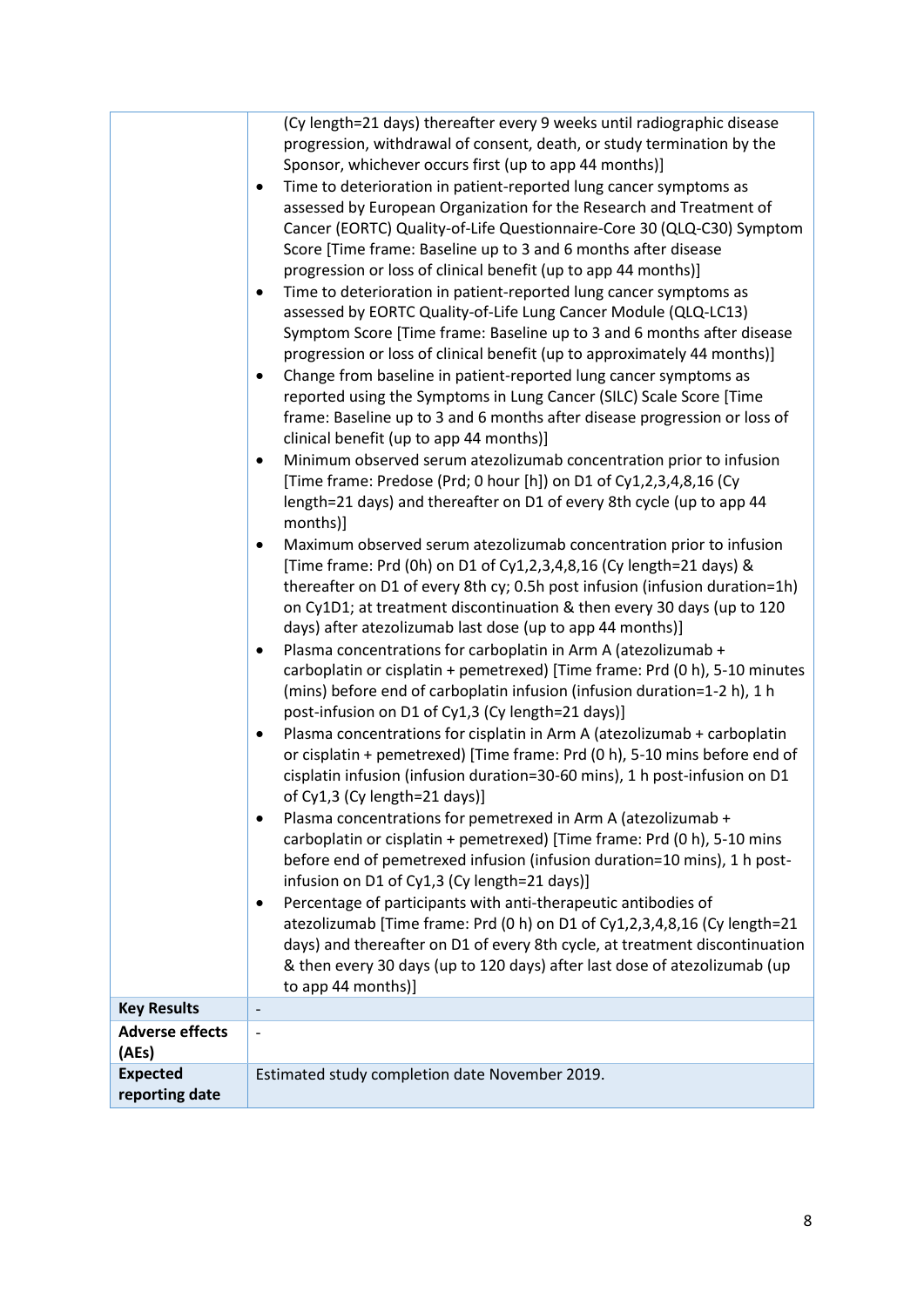#### **ESTIMATED COST and IMPACT**

#### **COST**

Atezolizumab is already reimbursed and marketed in the UK for the treatment of adult patients with locally advanced or metastatic urothelial carcinoma (UC) after prior platinum-containing chemotherapy or who are considered cisplatin ineligible. Atezolizumab is also reimbursed and marketed as a monotherapy for the treatment of adult patients with locally advanced or metastatic NSCLC after prior chemotherapy[.](#page-1-0) 1

The cost of atezolizumab 20 mL /1,200 mg concentrate for solution for infusion vials is £3807.69.<sup>25</sup>

## **IMPACT – SPECULATIVE IMPACT ON PATIENTS AND CARERS**  $\boxtimes$  Reduced mortality/increased length of survival  $\boxtimes$  Reduced symptoms or disability □ No impact identified **IMPACT ON HEALTH and SOCIAL CARE SERVICES** ☐ Increased use of existing services ☐ Decreased use of existing services ☐ Re-organisation of existing services ☐ Need for new services  $<sup>8</sup>$  None identified</sup> **IMPACT ON COSTS and OTHER RESOURCE USE** ☐ Increased drug treatment costs ☐ Reduced drug treatment costs ☒ None identified **OTHER ISSUES**

 $<sup>8</sup>$  None identified</sup>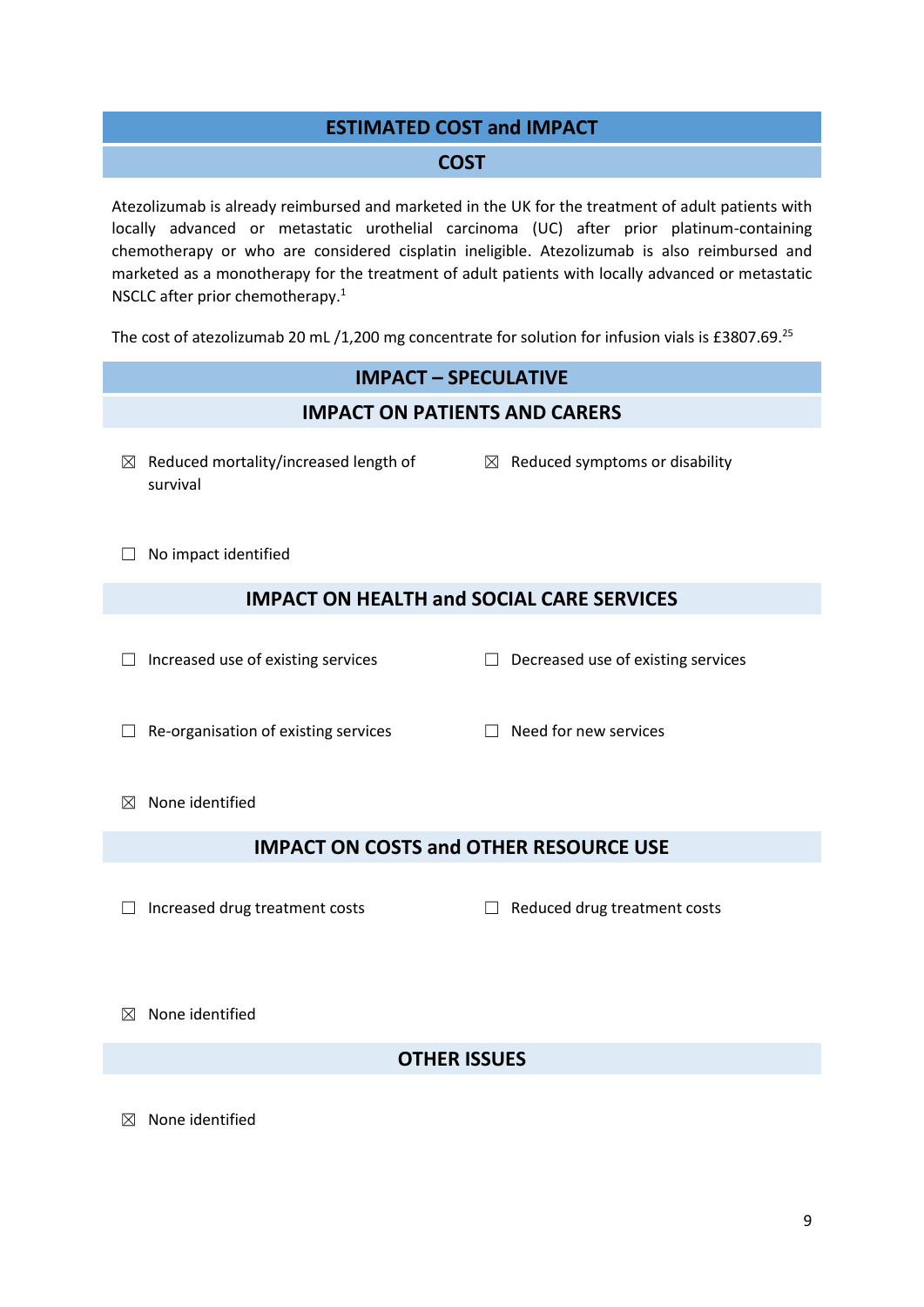#### **REFERENCES**

<sup>2</sup> MacMillan Cancer Support. *Pemetrexed and cisplatin chemotherapy*. Available from: [https://www.macmillan.org.uk/cancerinformation/cancertreatment/treatmenttypes/chemotherapy/combinat](https://www.macmillan.org.uk/cancerinformation/cancertreatment/treatmenttypes/chemotherapy/combinationregimen/pemetrexedcisplatin.aspx) [ionregimen/pemetrexedcisplatin.aspx](https://www.macmillan.org.uk/cancerinformation/cancertreatment/treatmenttypes/chemotherapy/combinationregimen/pemetrexedcisplatin.aspx) [Accessed 4th June 2018]

<sup>3</sup> ClinicalTrials.gov. *A Study of Atezolizumab in Combination With Carboplatin or Cisplatin + Pemetrexed Compared With Carboplatin or Cisplatin + Pemetrexed in Participants Who Are Chemotherapy-Naive and Have Stage IV Non-Squamous Non-Small Cell Lung Cancer (NSCLC) (IMpower 132)*. Available from: <https://www.clinicaltrials.gov/ct2/show/NCT02657434> [Accessed 4th June 2018] Last updated 18th May 2018 <sup>4</sup> Roche Pharmaceuticals. *Product Development Portfolio*. Available from: https://www.roche.com/de/research\_and\_development/who\_we\_are\_how\_we\_work/pipeline.htm [Accessed 4th June 2018]

<sup>5</sup> National Institute for Health and Care Excellence. *Technology appraisal guidance: Nivolumab for previously treated non-squamous non-small-cell lung cancer [TA484]*. Available from: [https://www.nice.org.uk/guidance/ta484/resources/nivolumab-for-previously-treated-nonsquamous-](https://www.nice.org.uk/guidance/ta484/resources/nivolumab-for-previously-treated-nonsquamous-nonsmallcell-lung-cancer-pdf-82605026489029)

[nonsmallcell-lung-cancer-pdf-82605026489029](https://www.nice.org.uk/guidance/ta484/resources/nivolumab-for-previously-treated-nonsquamous-nonsmallcell-lung-cancer-pdf-82605026489029) [Accessed 4th June 2018]

1

<sup>6</sup> Roche. *U.S. FDA grants Breakthrough Therapy Designation for Roche's investigational cancer immunotherapy MPDL3280A (anti-PDL1) in non-small cell lung cancer*. Available from: <https://www.roche.com/media/releases/med-cor-2015-02-02.htm> [Accessed 4th June 2018]

<sup>7</sup> Cancer Research UK. *Lung cancer – stages, types and grades*. Available from: <http://www.cancerresearchuk.org/about-cancer/lung-cancer/stages-types-grades/types> [Accessed 4th June 2018]

<sup>8</sup> European Society for Medical Oncology. *What is non-small-cell lung cancer?* Available from: [https://www.esmo.org/content/download/7252/143219/file/EN-Non-Small-Cell-Lung-Cancer-Guide-for-](https://www.esmo.org/content/download/7252/143219/file/EN-Non-Small-Cell-Lung-Cancer-Guide-for-Patients.pdf)[Patients.pdf](https://www.esmo.org/content/download/7252/143219/file/EN-Non-Small-Cell-Lung-Cancer-Guide-for-Patients.pdf) [Accessed 4th June 2018]

<sup>9</sup> MacMillan Cancer Support. *Risk Factors and Causes of Lung Cancer*. Available from: [https://www.macmillan.org.uk/information-and-support/lung-cancer/non-small-cell-lung-](https://www.macmillan.org.uk/information-and-support/lung-cancer/non-small-cell-lung-cancer/diagnosing/causes-and-risk-factors/potential-causes-of-cancer/age-lifestyle-diet-and-other-conditions.html#157062)

[cancer/diagnosing/causes-and-risk-factors/potential-causes-of-cancer/age-lifestyle-diet-and-other](https://www.macmillan.org.uk/information-and-support/lung-cancer/non-small-cell-lung-cancer/diagnosing/causes-and-risk-factors/potential-causes-of-cancer/age-lifestyle-diet-and-other-conditions.html#157062)[conditions.html#157062](https://www.macmillan.org.uk/information-and-support/lung-cancer/non-small-cell-lung-cancer/diagnosing/causes-and-risk-factors/potential-causes-of-cancer/age-lifestyle-diet-and-other-conditions.html#157062) [Accessed 6th June 2018]

<sup>10</sup> National Cancer Institute. *Non-Small Cell Lung Cancer Treatment (PDQ) – Health Professional Version*. Available from[: https://www.cancer.gov/types/lung/hp/non-small-cell-lung-treatment-pdq/\[](https://www.cancer.gov/types/lung/hp/non-small-cell-lung-treatment-pdq/)Accessed 6th June 2018]

<sup>11</sup> Polanski J, Jankowska-Polanska B, Rosinczuk et al. Quality of life of patients with lung cancer. *OncoTargets and Therapy*. 2016 Feb; 9: 1023-1028. Available from[: https://dx.doi.org/10.2147%2FOTT.S100685](https://dx.doi.org/10.2147%2FOTT.S100685)

<sup>12</sup> Office for National Statistics. *Cancer registration statistics, England: 2016*. Available from: [https://www.ons.gov.uk/peoplepopulationandcommunity/healthandsocialcare/conditionsanddiseases/bulleti](https://www.ons.gov.uk/peoplepopulationandcommunity/healthandsocialcare/conditionsanddiseases/bulletins/cancerregistrationstatisticsengland/final2016) [ns/cancerregistrationstatisticsengland/final2016](https://www.ons.gov.uk/peoplepopulationandcommunity/healthandsocialcare/conditionsanddiseases/bulletins/cancerregistrationstatisticsengland/final2016) [Accessed 4th June 2018]

<sup>13</sup> Cancer Research UK. *Lung cancer incidence by morphology*. Available from: [http://www.cancerresearchuk.org/health-professional/cancer-statistics/statistics-by-cancer-type/lung](http://www.cancerresearchuk.org/health-professional/cancer-statistics/statistics-by-cancer-type/lung-cancer/incidence#heading-Four)[cancer/incidence#heading-Four](http://www.cancerresearchuk.org/health-professional/cancer-statistics/statistics-by-cancer-type/lung-cancer/incidence#heading-Four) [Accessed 4th June 2018]

<sup>14</sup> Office for National Statistics. *Cancer survival in England: adult, stage at diagnosis and childhood – patients followed up to 2016*. Available from: [https://www.ons.gov.uk/peoplepopulationandcommunity/healthandsocialcare/conditionsanddiseases/bulleti](https://www.ons.gov.uk/peoplepopulationandcommunity/healthandsocialcare/conditionsanddiseases/bulletins/cancersurvivalinengland/adultstageatdiagnosisandchildhoodpatientsfollowedupto2016) [ns/cancersurvivalinengland/adultstageatdiagnosisandchildhoodpatientsfollowedupto2016](https://www.ons.gov.uk/peoplepopulationandcommunity/healthandsocialcare/conditionsanddiseases/bulletins/cancersurvivalinengland/adultstageatdiagnosisandchildhoodpatientsfollowedupto2016) [Accessed 4th June 2018]

<sup>15</sup> Cancer Research UK. *Lung cancer mortality by sex and UK country*. Available from: [http://www.cancerresearchuk.org/health-professional/cancer-statistics/statistics-by-cancer-type/lung-](http://www.cancerresearchuk.org/health-professional/cancer-statistics/statistics-by-cancer-type/lung-cancer/mortality#heading-Zero)

[cancer/mortality#heading-Zero](http://www.cancerresearchuk.org/health-professional/cancer-statistics/statistics-by-cancer-type/lung-cancer/mortality#heading-Zero) [Accessed 4th June 2018]

<sup>16</sup> NHS Digital. *Hospital Admitting Patient Care Activity, 2016-17*. Available from[: https://digital.nhs.uk/data-and](https://digital.nhs.uk/data-and-information/publications/statistical/hospital-admitted-patient-care-activity/2016-17)[information/publications/statistical/hospital-admitted-patient-care-activity/2016-17](https://digital.nhs.uk/data-and-information/publications/statistical/hospital-admitted-patient-care-activity/2016-17) [Accessed 4th June 2018]

<sup>1</sup> Electronic Medicines Compendium (eMC). *Tecentriq 1,200 mg concentrate for solution for infusion*. Available from: [https://www.medicines.org.uk/emc/product/8442/smpc#PHARMACOLOGICAL\\_PROPS](https://www.medicines.org.uk/emc/product/8442/smpc#PHARMACOLOGICAL_PROPS) [Accessed 5th June 2018]